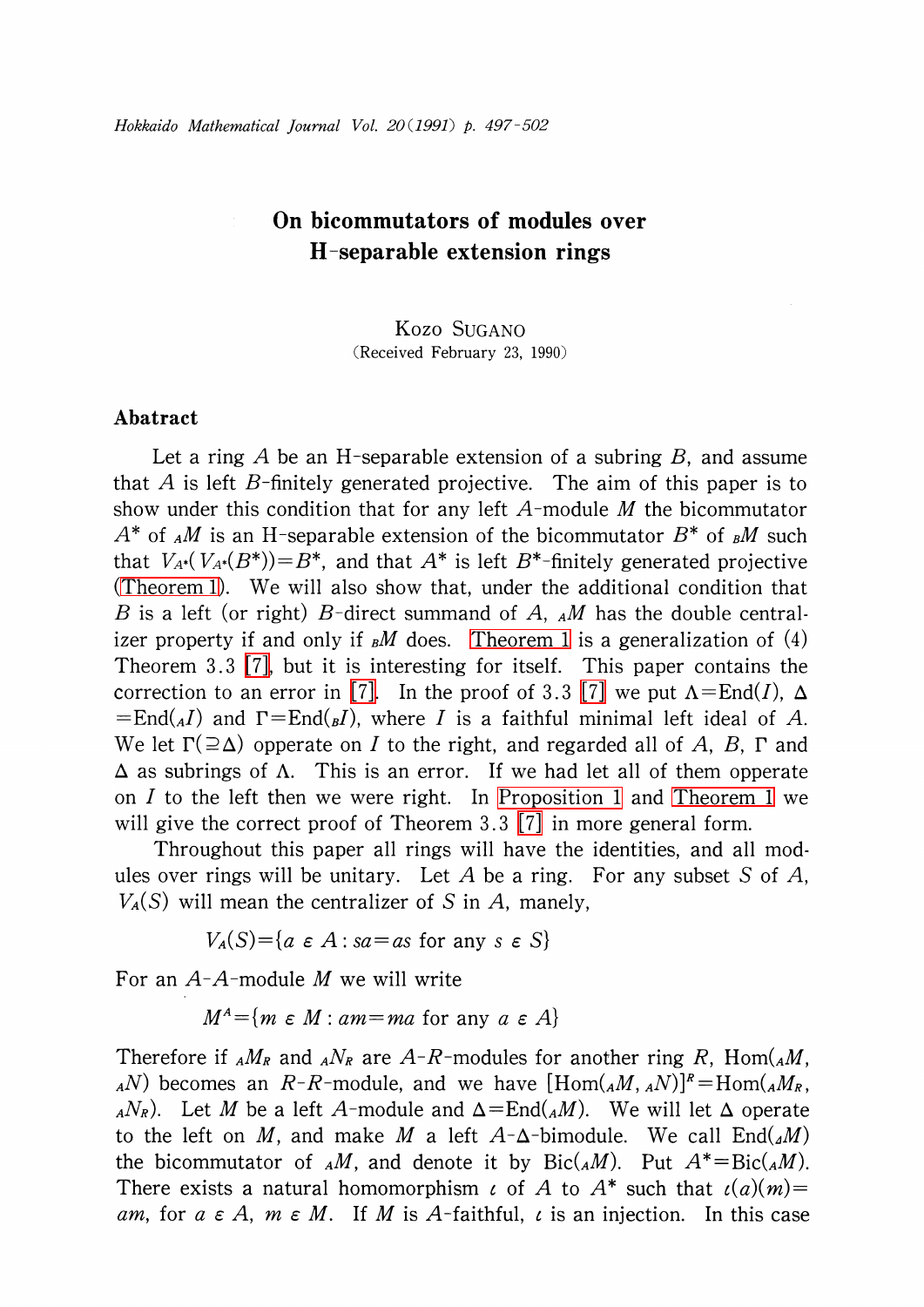we will identify  $A$  with  $\mathit{Im} \iota,$  and regard  $A$  as a subring of  $A^{*}.$ 

Hereafter A will always be a ring with the identity 1 and  $B$  a subring of A containing 1, and C and D will be the center of A and the centralizer of B in A, respectively. Note that for each left A-module M  $B^{*}=$  $Bic(_{B}M)$  is a subring of  $A^{*}=Bic(_{A}M)$ , and the canonical map of B to  $B^{*}$ is the restriction of the one of A to  $A^{*}$  on B. A is an H-separable extension of B if and only if for any A-A-module M the map  $g_{M}$  of  $D\otimes_{c}M^{A}$  to  $M^{B}$  defined by  $g_{M}(d\otimes m)=dm$ , for  $d\in D$ ,  $m\in M^{A}$ , is an isomorphism. As for the fundamental property of H-separable extensions of rings see [\[2\],](#page-4-1) [\[4\]](#page-4-2) and [\[5\].](#page-4-3)

<span id="page-1-0"></span>PROPOSITION 1. Let A be an H-separable extension of B and M  $\alpha$ left A-module. Put  $A^{*}=Bic({}_{A}M)$  and  $B^{*}=Bic({}_{B}M)$ , and let  $C^{*}$  be the center of  $A^{*}$  and  $D^{*}$  the centralizer of  $B^{*}$  in  $A^{*}$ . Futhermore put  $\overline{A}=$  $\iota(A)$  and  $B=\iota(B)$ . Then we have  $B^{*}=V_{A^{*}}(V_{A^{*}}(B^{*}))$ ,  $V_{A^{*}}(\overline{A})=C^{*}$  and  $D^{*}=V_{A^{*}}(\overline{B})\cong D\otimes_{c}C^{*}$ . If furthermore M is faithful as A-module, we have  $V_{A}(V_{A}(B))=A\cap B^{*}$ , regarding A as a subring of  $A^{*}$ .

PROOF. Put  $\Lambda=\text{End}(M)$ ,  $\Delta=\text{End}(_{A}M)$  and  $\Gamma=\text{End}(_{B}M)$ . We will regard  $M$  as a left  $\Lambda$ -module. Of course  $A$ ,  $\Delta$  and  $\Gamma$  are subrings of  $\Lambda$ , and we have  $\Delta{=}\Lambda^{A}=V_{\Lambda}(A)$ ,  $\Gamma{=}\Lambda^{B}=V_{\Lambda}(B)$ ,  $A^{*}=V_{\Lambda}(\Delta)$  and  $B^{*}=V_{\Lambda}(\Gamma)$ . Since A is an H-separable extension of B, regarding  $A^{*}$  and  $\Lambda$  as  $A-A$ -modules, we have the following two isomorphisms

$$
V_{A^*}(\overline{B}) = A^{*B} \cong D \otimes_c A^{*A} = D \otimes_c V_{A^*}(\overline{A})
$$
  
 
$$
\Gamma = \Lambda^B \cong D \otimes_c \Lambda^A = D \otimes_c \Delta
$$

By the latter isomorphism we have  $B^{*}=End({_{\Gamma}M})=End({_{D-\Delta}M})=[End({_{\Delta}M})]^{D}$  $=A^{*^{p}}=V_{A^{*}}(D)$ , where  $D=\iota(D)$ . Then  $V_{A^{*}}(V_{A^{*}}(B^{*}))=V_{A^{*}}(V_{A^{*}}(V_{A^{*}}(\overline{D})))=$  $V_{A^{*}}(D)=B^{*}$ . On the other hand since  $B^{*}=V_{\Lambda}(V_{\Lambda}(B))$ , we have  $V_{\Lambda}(B^{*})=$  $V_{\Lambda}(V_{\Lambda}(V_{\Lambda}(\overline{B})))=V_{\Lambda}(\overline{B})$  and  $V_{A^{*}}(B^{*})=A^{*}\cap V_{\Lambda}(B^{*})=A^{*}\cap V_{\Lambda}(\overline{B})=$  $V_{A^{*}}(B)$ . Furthermore we see that  $C^{*}=V_{\Delta}(\Delta)=\text{End}({}_{A-\Delta}M)=[\text{End}({}_{\Delta}M)]^{A}=$  $A^{*^a} = V_{A^*}(A)$ . Then,  $V_{A^*}(B^{*}) = V_{A^*}(\overline{B}) = D\otimes_{c}V_{A^*}(\overline{A}) = D\otimes_{c}C^{*}$ . The last assertion can be stated more generally. By Proposition 1.5 [\[4\]](#page-4-2) we have  $V_{\overline{A}}(\overline{B})\cong D\otimes_{c}\overline{C}$ , where  $\overline{C}$  is the center of  $\overline{A}$ . Then  $V_{\overline{A}}(V_{\overline{A}}(\overline{B}))=V_{\overline{A}}(\overline{D}\ \overline{C})$  $=V_{\overline{A}}(\overline{D})=\overline{A}\cap V_{A^*}(\overline{D})=\overline{A}\cap B^{*}.$ 

<span id="page-1-1"></span>COROLLARY 1. Let A be an  $H$ -separable extension of B. If there exists a faithful left A-module such that  $<sub>B</sub>M$  has the double centralizer prop-</sub> erty, that is,  $B \cong Bic({_{B}M})$ , then we have  $B=V_{A}(V_{A}(B))$ .

PROOF. Regarding A as a subring of  $A^{*}$ , we have  $V_{A}(V_{A}(B)) = A\cap$  $B^{*}=A\cap B=B$  by the last part of [Proposition](#page-1-0) 1.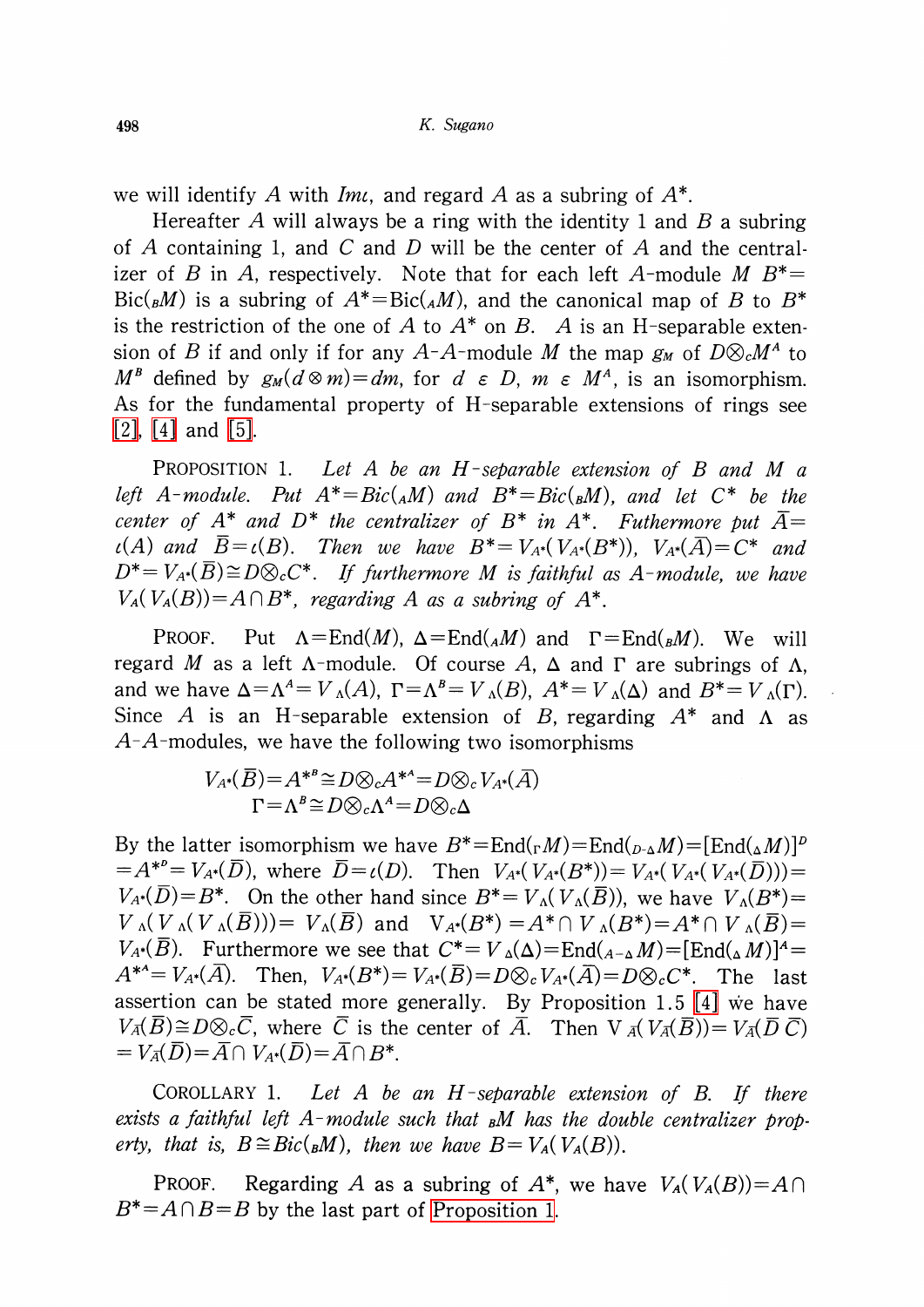<span id="page-2-2"></span>COROLLARY 2. Let A be an  $H$ -separable extension of B, and assume that A is left (or right) B-finitetly generated projective. Then if there exists a left A-module M such that  $<sub>B</sub>M$  has the double centralizer property,</sub> we have  $B=V_{A}(V_{A}(B)).$ 

PROOF. Put  $a = Ann(_{A}M)$ , the annihilator of  $<sub>A</sub>M$ . Then  $a \cap B = Ann$ </sub>  $(_{B}M)=0$ , since  $B=\text{Bic}({_{B}}M)$ . But our assumption implies  $\mathfrak{a}=(\mathfrak{a}\cap B)A$  (or  $\mathfrak{a}$  $=A(\mathfrak{a}\cap B)$ ) (See Theorem 3.1 [\[5\]\)](#page-4-3). In either case we have  $\mathfrak{a}=0,$  which means that M is faithful as  $A$ -module. Now apply [Corollary](#page-1-1) 1.

The next lemma has been proved in [\[6\]](#page-4-4) by the same author. Here we will state it without proof.

<span id="page-2-1"></span>LEMMA 1 (Proposition 1 [6]). In the case where  $V_{A}(V_{A}(B))=B$ , the following conditions are equivalent;

 $(i)$  A is an H-separable extension of B and left B-finitely generated projective

(ii) A is a left  $D\otimes_{c}A^{\circ}$ -generator, and D is C-finitely generated projective.

Now we can obtain our main theorem, which includes Theorem 3. <sup>3</sup> (4) [\[7\].](#page-4-0)

<span id="page-2-0"></span>THEOREM 1. Let A be an H-separable extension of B. If A is left (resp. right) B-finitely generated projective, then for any left  $A$ -module M,  $A^{*}=Bic({}_{A}M)$  is an H-separable extension of  $B^{*}=Bic({}_{B}M)$  such that  $B^{*}=V_{A*}(V_{A*}(B^{*}))$ , and  $A^{*}$  is left (resp. right)  $B^{*}-$ finitely generated projective. If B is a left (resp. right) B-direct summand of A, then  $B^{*}$  is a left (resp. right)  $B^{*}-direct$  summand of  $A^{*}.$ 

PROOF. Put  $D^{*}=V_{A^{*}}(B^{*})$ . Then  $D^{*}\cong D\otimes_{c}C^{*}$  by [Proposition](#page-1-0) 1. Since D is C-finitely generated projective,  $D^{*}$  is C<sup>\*</sup>-finitely generated projective. Next, since  $D\otimes_{c}A^{\circ} {\cong} \mathrm{End}({}_B A)$ , and  $A$  is left  $B$ -finitely generated projective, A is a left  $D\otimes_{c}A^{\circ}$ -generator. This means that  $D\otimes_{c}A<\oplus$  $(A\oplus A\oplus\cdots\oplus A)$  as D-A-module. Then  $D\otimes_{c}A^{*}\cong D\otimes_{c}A\otimes_{A}A^{*}<\oplus$  $(A\oplus A\oplus\cdots\oplus A)\otimes_{A}A^{*}\cong A^{*}\oplus A^{*}\oplus\cdots\oplus A^{*}$  as  $D-A^{*}-$ module, which means that  $A^{*}$  is a lft  $D\otimes_{c}A^{*0}$ -generator, while  $D\otimes_{c}A^{*0}\cong D\otimes_{c}C^{*}\otimes_{C^{*}}A^{*0}\cong$  $D^{*}\otimes_{C^{*}}A^{*0}$ . Furthermore we have  $V_{A*}(V_{A*}(B^{*}))=B^{*}$  by [Proposition](#page-1-0) 1. Now we can apply [Lemma](#page-2-1) 1 to have that  $A^{*}$  is an H-separable extension of  $B^{*}$  and left  $B^{*}$ -finitely generated projective. Now assume that B is a left B-direct summand of A. Then the map  $D\otimes_{c}A \longrightarrow A$ , defined by  $d\otimes a \longrightarrow da$  for  $d \in D$  and  $a \in A$ , sklits as  $D-A$ -map (See Proposition da for  $d \in D$  and  $a \in A$ , sklits as  $D-A$ -map (See Proposition 3.2 [\[2\]](#page-4-1)). Then the map  $D\otimes_{c}A^{*}\longrightarrow A^{*}$ , defined by the same way, splits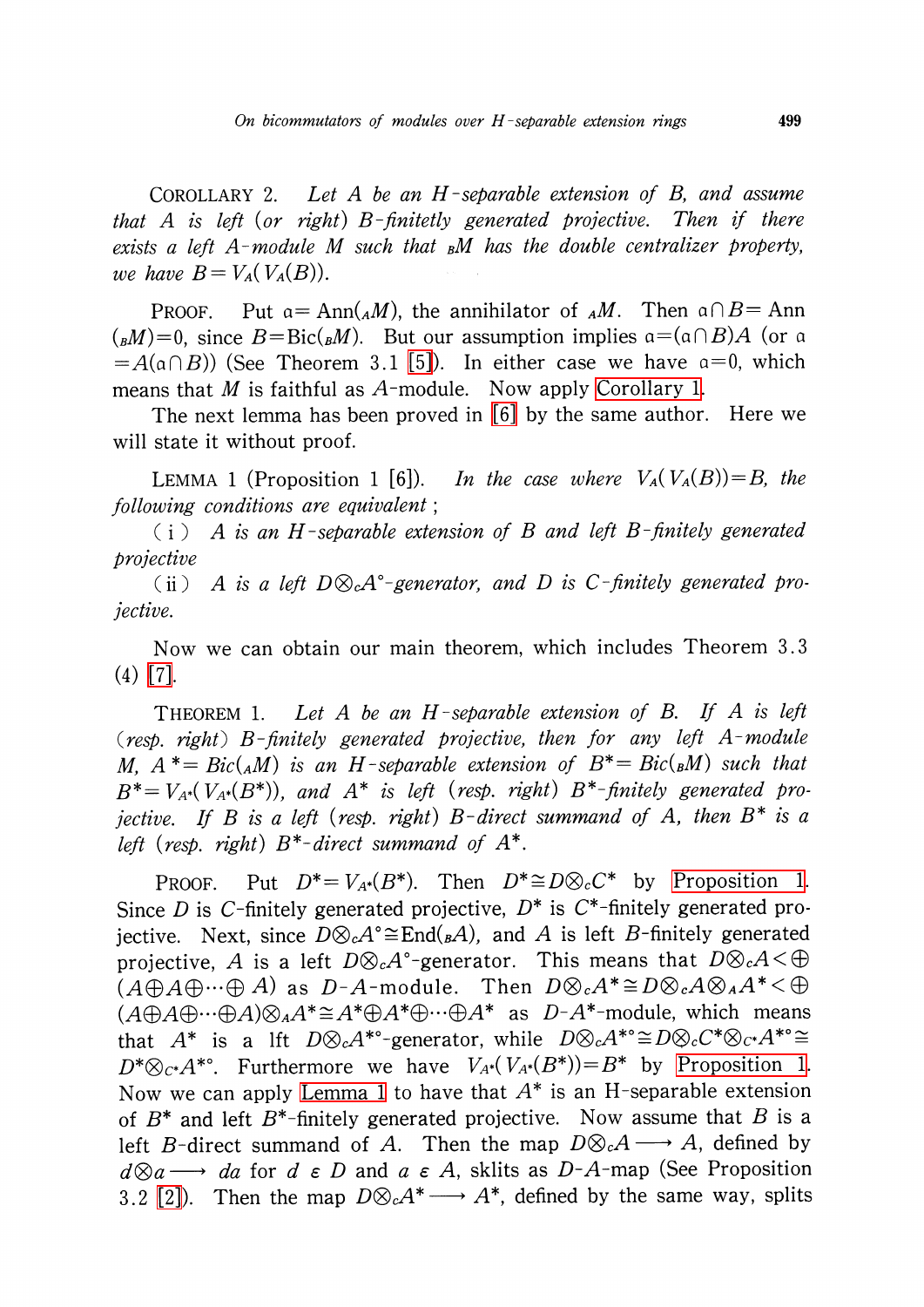as  $D-A^{*}$ -map, which implies that  $B^{*}=A^{*^{D}}$  is a left  $B^{*}$ -direct summand of  $A^{*}$ . By the left and right symmetry we can prove the assertion in the case A is right  $B$ -f $\cdot$ g $\cdot$ projective.

For any ring A and its subring B, if the map  $\pi$  of  $A\otimes_{B}A$  to A such that  $\pi(a\otimes b)=ab$ , for a, b  $\epsilon A$ , is an isomorphism, we will write simply  $A\otimes_{B}A\cong A$ . In this case we have  $C=V_{A}(B)$ , since  $C\cong Hom({_{A}A_{A}, {_{A}A_{A}}})\cong$  $\text{Hom}({}_{A}A\otimes_{B}A_{A}, {}_{A}A_{A})\cong V_{A}(B).$ 

<span id="page-3-0"></span>LEMMA 2.  $A\otimes_{B}A\cong A$  if and only if A is an H-separable extension of B such that  $C=D$ .

PROOF. Suppose that A is H-separable over B and  $C=D$ . Then we have an isomorphism  $\eta$  of  $A\otimes_{B}A$  to Hom( $_{c}D_{,c}A$ ) such that  $\eta(x\otimes y)(d)=$ xdy for x, y  $\epsilon$  A and d  $\epsilon$  D. But Hom( $_{c}D_{, c}A$ )=Hom( $_{c}C_{, c}A$ ) $\cong A$ . The composition of  $\eta$  and the above isomorphism is equal to  $\pi$ . Thus we have  $A\otimes_{B}A\cong A$ . The converse is obvious.

PROPOSITION 2. Let A be an H-separable extension of B such that A is left  $B$ -finitely generated projective and M a left  $A$ -module. Suppose that  ${}_b\!M$  has the double centralizer property, and let  $A^{*},B^{*},C^{*},D^{*},$  and  $\iota$  be as in Proposition 1. Then  $\iota$  is an injection, and regarding A as a subring of  $A^{*}$ , we have  $B^{*}=B=V_{A}(V_{A}(B))$ ,  $C^{*}=C$  and  $D^{*}=D$ . Furthermore,  $A^{*}$  is left A-finitely generated projective and  $A^{*}\otimes_{A}A^{*}\cong A^{*}.$ 

PROOF. For the same reason as [Corollary](#page-2-2) 2  $\iota$  is an injection, and we can identify  $A$  with  $\iota(A)$  and  $B$  with  $B^{*}$ . Then since  $A^{*}$  is H-separable over  $B^{*}$  and  $A$  is separable over  $B^{*}$ ,  $A^{*}$  is H-separable over  $A$ . But  $C^{*}=V_{A^{*}}(A)$  by [Proposition](#page-1-0) 1. Hence we have  $A^{*}\otimes_{A}A^{*}\cong A^{*}$  by [Lemma](#page-3-0) 2. Next, we have  $C\subset V_{A}*(A)=C^{*}$  and  $C^{*}\subset V_{A}*(V_{A}*(B^{*}))=B^{*}\subset A$ by [Proposition](#page-1-0) 1. That  $C^{*}\subset A$  implies  $C^{*}\subset C$ , and we have  $C^{*}=C$ . Then  $D^{*}=DC^{*}=D$  by [Proposition](#page-1-0) 1. That  $B=V_{A}(V_{A}(B))$  is due to Corollary 2.

THEOREM 2. Let A be an  $H$ -separable extension of B such that A is left  $B$ -finitely generated projective and M a left  $A$ -module. Assume furthermore that  $B$  is a left (or right)  $B$ -direct summand of  $A$ . Then,  $_A$ M has the double centralizer property if and only if  $_B$ M does.

PROOF. Suppose  $A=A^{*}$ . Then by [Proposition](#page-1-0) 1 we have  $V_{A}(V_{A}(B))$  $=B^{*}\cap A\!=\!B^{*}\cap A^{*}\!=\!B^{*}$ , while we have  $B\!=\!V_{A}(V_{A}(B))$  by Proposition 1.2 [\[4\].](#page-4-2) Thus we have  $B=B^{*}$ . Conversely suppose that  $B=B^{*}$ . Then by proposition 2 we have  $A{\subset} A^{*}$  and  $A^{*}{\otimes}_{A}A^{*}{\cong} A^{*}.$  On the other hand since B is a left (resp. right) B-direct summand of A,  $B^{*}$  is a left (resp. right)